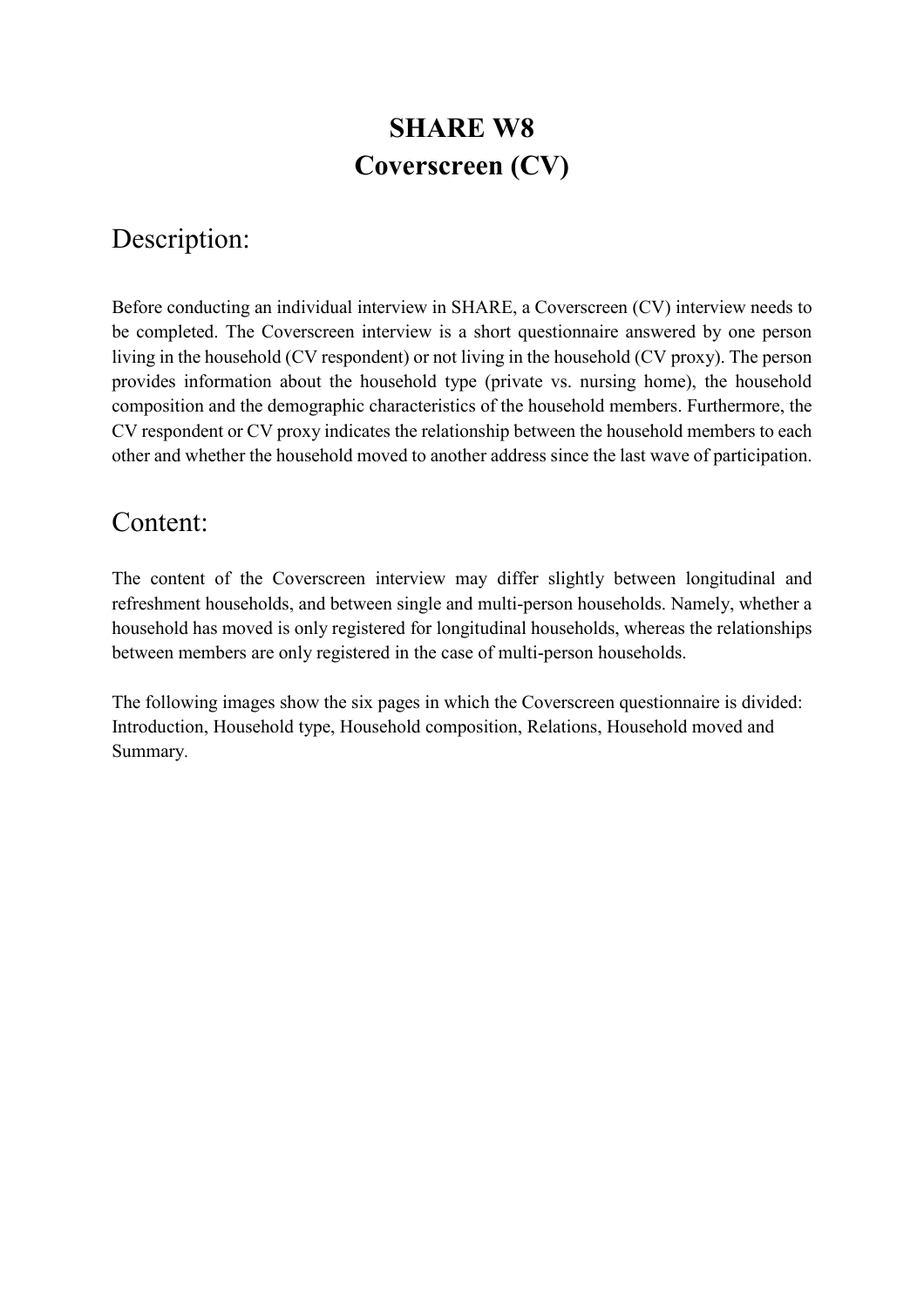#### **Section 1:Introduction**

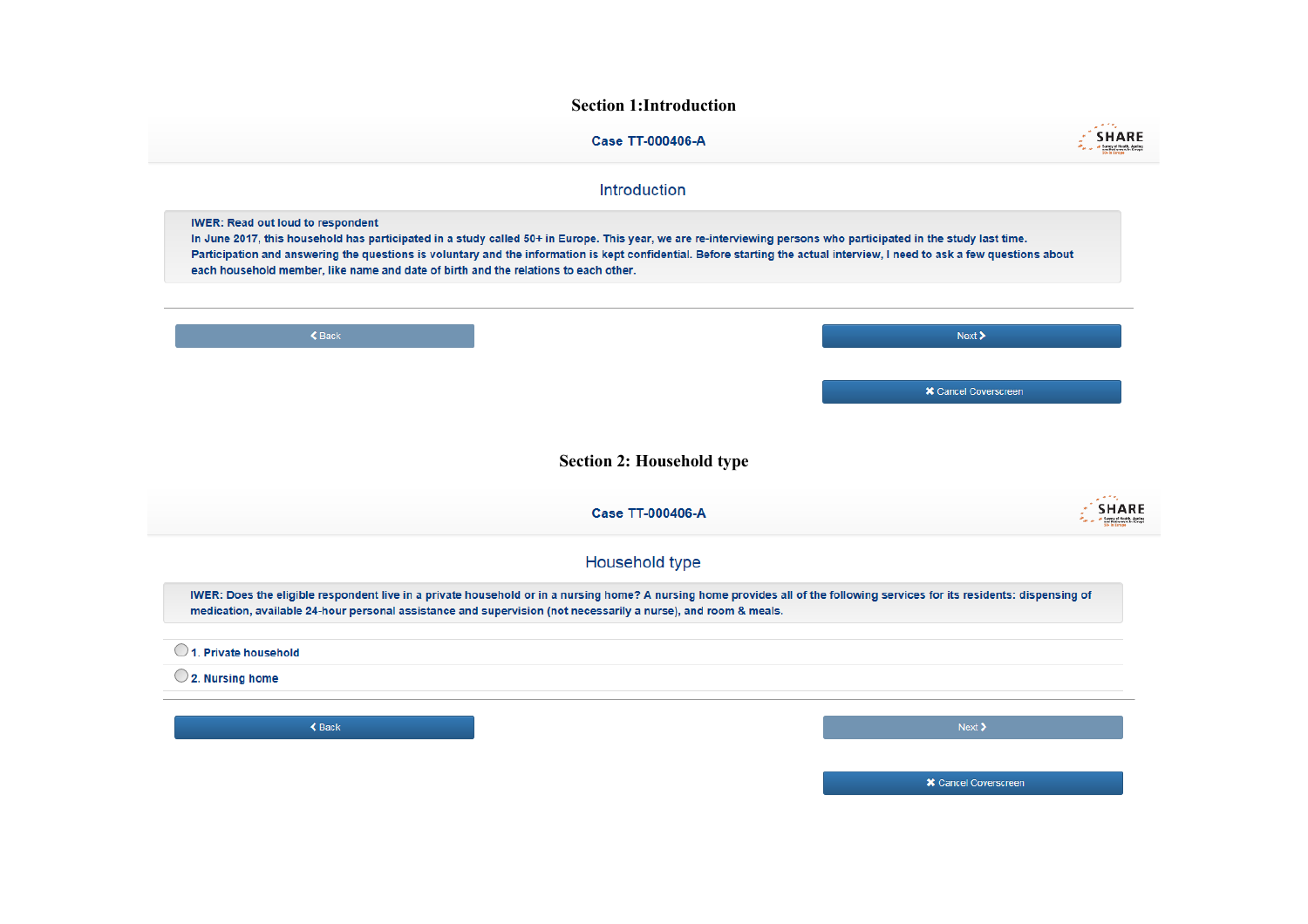### **Section 3: Household composition**

|                       | How do I do that?    |            |                                                                                                                                                |                               |                  |        |        |                                 |                  |        |
|-----------------------|----------------------|------------|------------------------------------------------------------------------------------------------------------------------------------------------|-------------------------------|------------------|--------|--------|---------------------------------|------------------|--------|
|                       | What is a household? |            |                                                                                                                                                |                               |                  |        |        |                                 |                  |        |
| Edit                  | <b>CV</b>            | First name | Last name                                                                                                                                      | Month of<br>birth<br>(mamber) | Year of<br>birth | Gender |        | Doesn't<br>live in<br>household | Deceased Checked |        |
| <b>O</b> <sup>1</sup> | 0                    | Jenny      | <b>Barnes</b>                                                                                                                                  | $\vert$ 1                     | 1956             | Female | $\sim$ | n                               | n                | $\Box$ |
| $\odot$ <sub>2</sub>  | $\circ$              | Roland     | <b>Banks</b>                                                                                                                                   | $\overline{2}$                | 1953             | Male   | ч      | $\Box$                          | 0                | o      |
|                       | O Add person         |            | Have you checked that all household members are listed?<br>Check that CV respondent is ticked and check that 'checked' radio button is ticked. |                               |                  |        |        |                                 |                  |        |

Note: If applicable, the CV proxy not living in the household must be added in this section.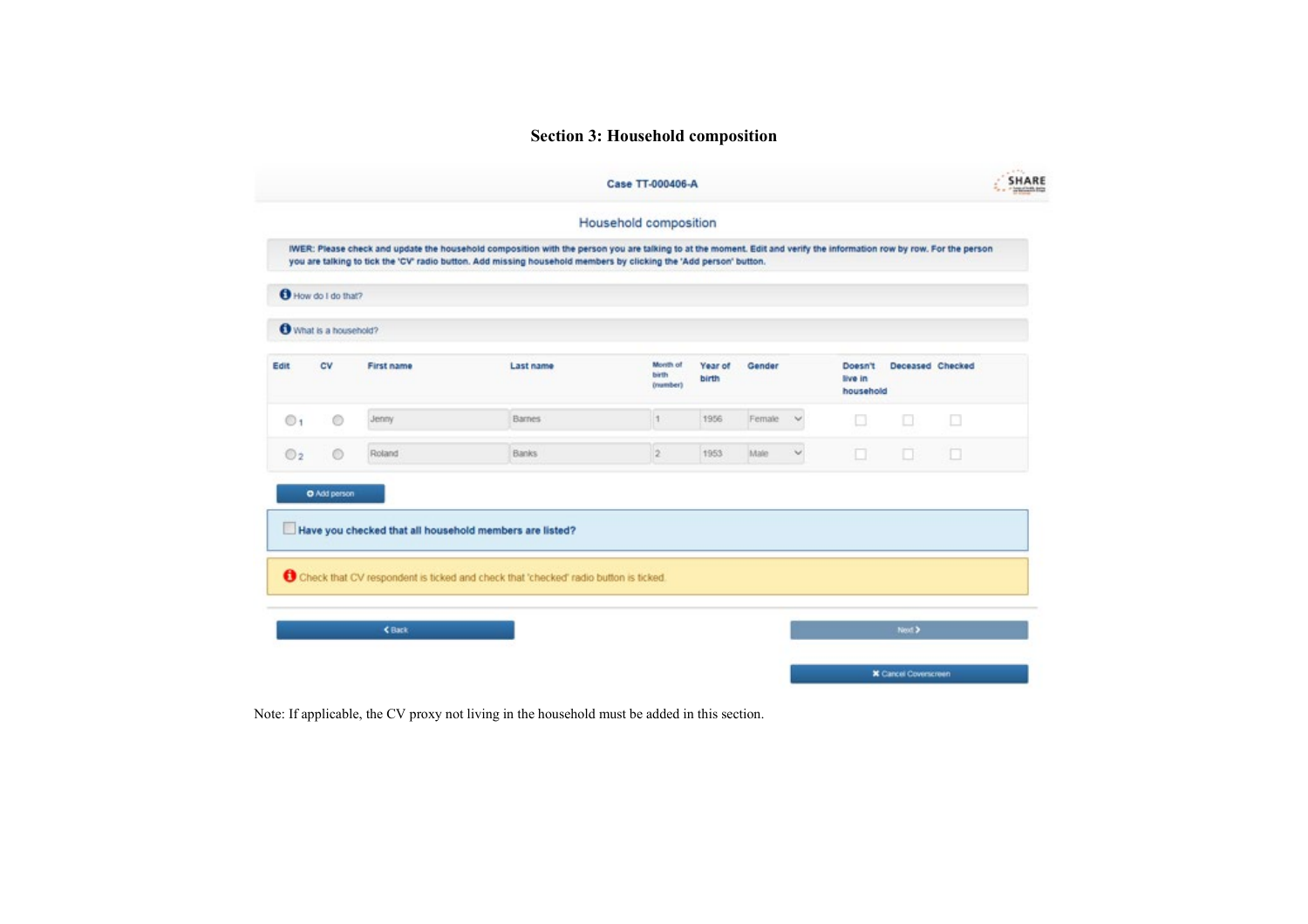#### **Section 4: Relations**

|                                                                                                                                                    | <b>Case TT-000406-A</b>                                                                                  | i kela<br><b>SHARE</b>      |  |  |  |  |  |
|----------------------------------------------------------------------------------------------------------------------------------------------------|----------------------------------------------------------------------------------------------------------|-----------------------------|--|--|--|--|--|
|                                                                                                                                                    | <b>Relations</b>                                                                                         |                             |  |  |  |  |  |
| IWER: Please record all relationships of the household members.<br>Please define the relationship of each person in the list below to Jenny (1956) |                                                                                                          |                             |  |  |  |  |  |
|                                                                                                                                                    |                                                                                                          |                             |  |  |  |  |  |
|                                                                                                                                                    |                                                                                                          |                             |  |  |  |  |  |
| $\triangle$ Back                                                                                                                                   |                                                                                                          | Next                        |  |  |  |  |  |
|                                                                                                                                                    |                                                                                                          |                             |  |  |  |  |  |
|                                                                                                                                                    | Note: This page will only be displayed for households with more than one member.                         | <b>X</b> Cancel Coverscreen |  |  |  |  |  |
|                                                                                                                                                    | <b>Section 5: Household moved</b>                                                                        |                             |  |  |  |  |  |
|                                                                                                                                                    | <b>Case TT-000406-A</b>                                                                                  |                             |  |  |  |  |  |
|                                                                                                                                                    | Household moved                                                                                          |                             |  |  |  |  |  |
|                                                                                                                                                    | IWER: Ask or Code: Has the address of the household where the interview took place in June 2017 changed? |                             |  |  |  |  |  |
|                                                                                                                                                    |                                                                                                          |                             |  |  |  |  |  |
| $\bigcirc$ 1. Yes<br>$\bigcirc$ 5. No                                                                                                              |                                                                                                          |                             |  |  |  |  |  |
| $\triangle$ Back                                                                                                                                   |                                                                                                          | <b>SHARE</b><br>Next        |  |  |  |  |  |

Note: This page will only be shown for panel households.